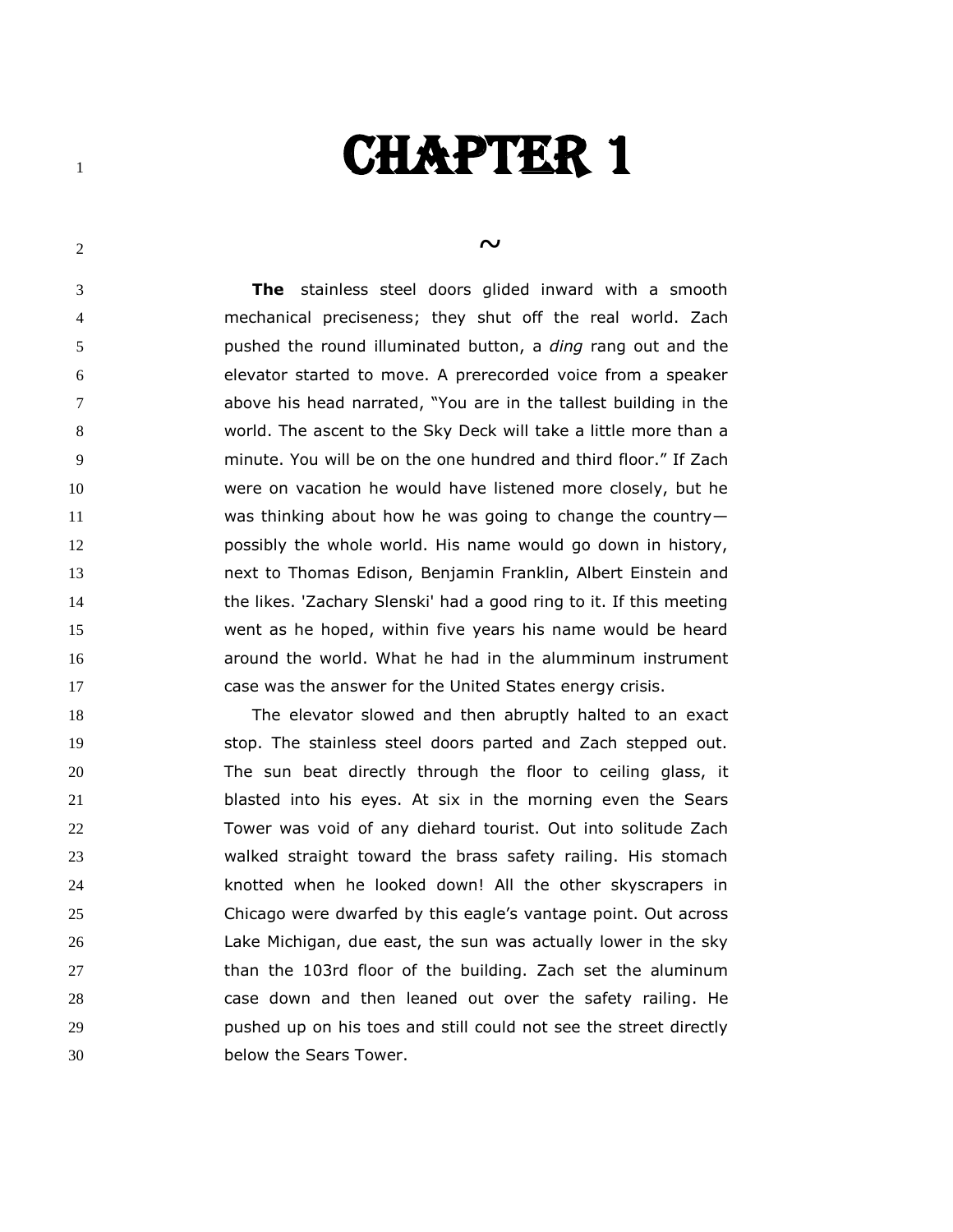Out of nowhere a voice echoed off the glass and marble floor. "You must be Mr. Slenski?"

 Zach's heart jumped. His natural reflexes instantly locked a tight grip on the cold brass rail. With his heart racing, Zach quickly twisted his neck to the left and came eye to eye with a man dressed in a dark suit, blue shirt, and black tie. "Yes, I'm Zachary Slenski."

 "Good, I'll take you to see Mr. Philip Charles Rubin. But, I'll need to pat you down first," barked the dark suited stranger as he pushed his dark glasses up into his greased down hair.

 "What! Wait a second." Zach moved sideways down the brass railing, a good three feet.

 Mr. Rubin's agent bent down and grabbed the aluminum briefcase. Before Zach had a chance to react the man reached up under his suit jacket and pulled out a dark gray object about the size of a pack of cigarettes. "I just need to scan this case for explosive material," he said as he moved the gray device in a circular motion over and around the aluminum case. "It's clean! Turn back around put your hands on the railing and spread your legs."

 Reluctantly, Zach did as he was ordered. "Is this necessary? I'm a scientist not a terrorist."

 "It's necessary if you want a meeting with Mr. Rubin," the agent answered and then patted down Zach's upper thigh area.

"Where is Mr. Rubin? I thought I was meeting him?"

"He's above us right now. Watching you."

"What? Zach looked back over his shoulder at the agent.

 "For a scientist you're not too smart. There are more floors above the Sears Observation Deck." The agent handed the aluminum instrument case back to Zach, "Follow me!"

 Zach followed the man past four large stainless steel elevator doors to a small magnetic card reader that was concealed in the corner. When he passed a security card through the strip, one of the wall partitions slid sideways exposing a smaller set of stainless steel doors. The man looked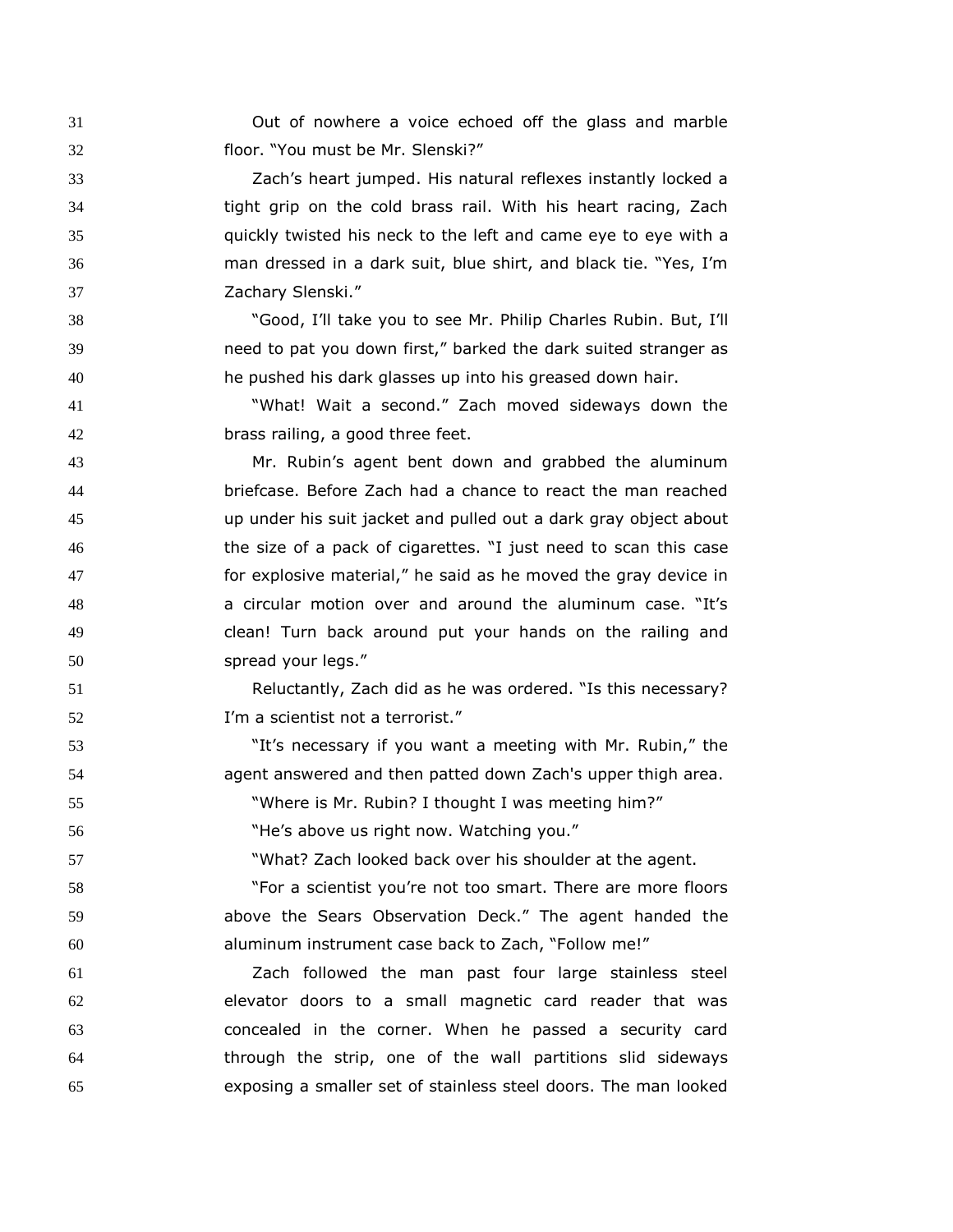up into a golf ball sized camera, the doors parted. "Go ahead, get on," ordered the agent.

 "It would take more than a scientist to know that there was a hidden panel here, maybe if I were a psychic," Zach whispered to himself as he stepped into the elevator. The door slid shut, leaving him alone in the small cubicle. Instantly fear set in and his stomach knotted as the one lone light went dim. Zach turned one hundred and eighty degrees; there were no illuminated buttons, no floor indicators, and no stop button! It was so dark he couldn't even see if there was an emergency telephone. There was a jolt, followed by a loud hum. The tiny elevator went up what seemed about three floors and then the door opened.

 Another agent was standing guard in front of the elevator. "Mr. Philip Charles Rubin is ready to see you. Follow me!" As 81 the man turned to lead the way Zach noticed a tiny coiled wire coming out from the collar of his dark blue jacket, it ran up his neck and tucked behind his left ear. The narrow walkway was lit up by a yellowish diffuse light. On one side a security fence displayed red and white **Warning High Voltage** signs attached to the wire mesh. The other side had **Television RF Transmission Room** painted on the cinder block wall.

 Red warning indicators on electrical panels were flashing and transformers were humming. There was a dry heat radiating from both sides, it felt like a sauna. At the end of the walkway was a door that looked like a bank vault. The agent stopped and looked up into another golf ball sized camera. The heavy steel door made a loud clunk, a deadbolt activated and a hydraulic ram pulled the massive door to the right.

 "Mr. Slenski is clean. He didn't stop or talk to anybody all 96 the way from the airport."

 *From the airport! What the hell. These guys must be spying on me,* Zach thought as he followed the man into the room. *This is nothing like any venture capital meeting I have ever had.*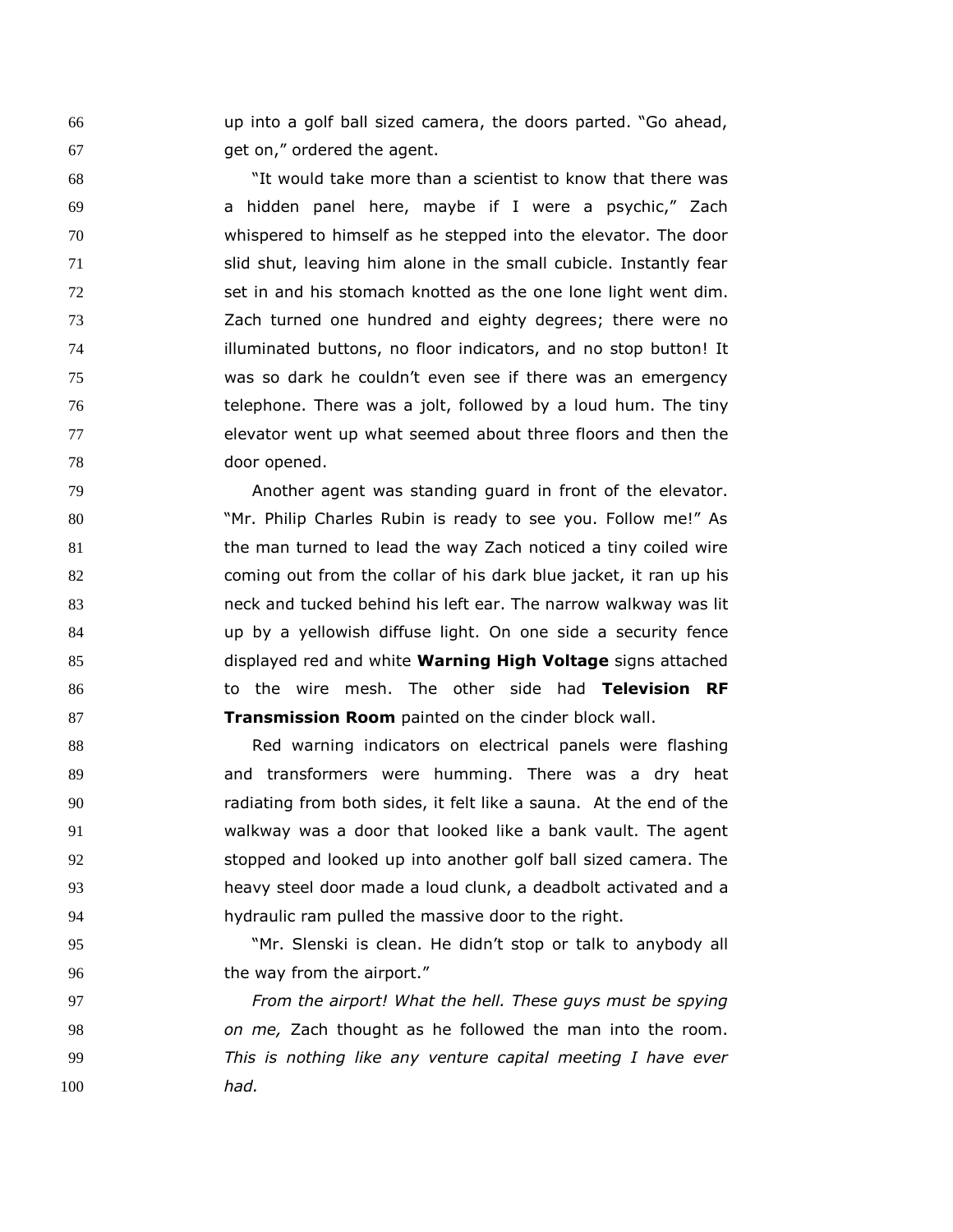After the vault like door fully opened a distinguished looking man stood up from a desk in the middle of the room. He walked around the large metal desk. He was tall and looked about forty. "Mr. Slenski, it's a pleasure to meet you." The lofty man extended his hand.

Zach shook his hand. "You must be Mr. Rubin?"

 "It's actually, Mr. Philip Charles Rubin. But, Mr. Rubin will be **fine.**"

 "Well, Mr. Rubin it is nice to meet you. I really do appreciate you giving me some of your time to listen to my proposal."

 "That's no problem, Mr. Slenski. It does look like you may be on to something. But, before we jump into business, come and look out here." Mr. Rubin led Zach around the side of the desk to the bronze tinted windows. "Do you have many tall 115 buildings in Texas?"

116 "Not this tall," replied Zach, as he looked out over Chicago. "By the way, how many more floors are there above the 118 observation deck?"

**The Cove Well there are actually one hundred and thirteen floors.**  They claim the Sears Tower is only a hundred and ten stories 121 tall. There's no need for the public to know that the top floors are filled with electronic transmission and microwave equipment."

 "That's right." Zach rubbed his chin. "I had forgotten. Years back there was a permit halt to putting television and radio **transmission towers on top of the Sears Tower.**" Zach paused. **The Constantly be exposed to radio and television waves. Aren't you afraid of getting cancer from all the RF energy?"** 

"Cancer!" Mr. Rubin's eyes shifted to the back of the room.

 "Cancer is not a concern. This floor is shielded from radio frequency energy. The steel doors can't be blown or cut open. In addition this room is incognito to the general public. RF radiation on this floor is probably less than what a cell phone 134 gives off."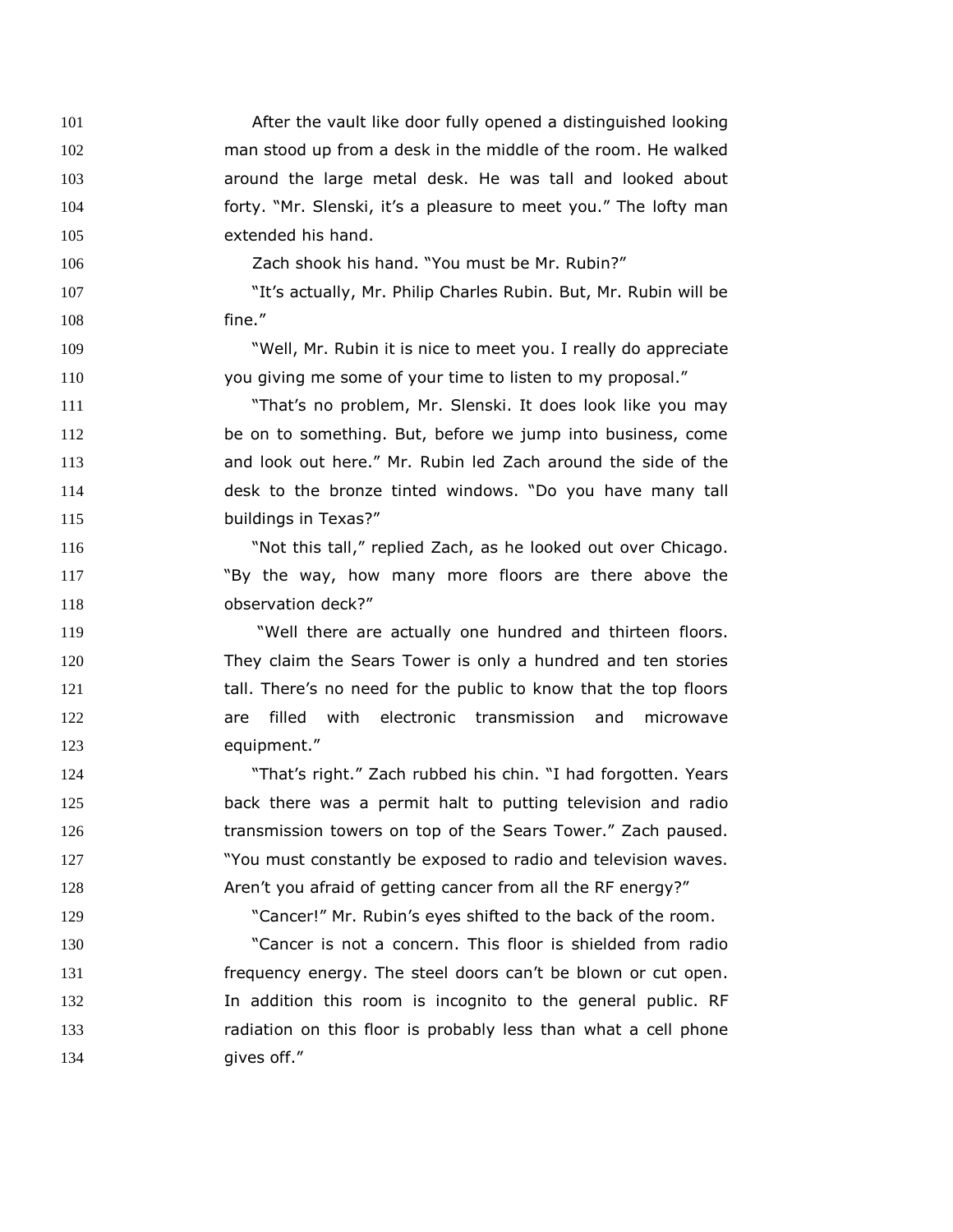Zach looked toward the stranger. "You sound like a fellow scientist?"

**A man in a white lab coat got off a stool and walked toward**  Zach. "Let me introduce myself, I'm Carlos Gomez. I'm the person who ran the tests on the solar panel that you shipped to Mr. Rubin."

 Zach shook his hand. "Good to meet you." They let loose of their handshake. "Mr. Gomez, may I ask what your background **in the alternative energy field is?"** 

 "Well, I graduated from Harvard with a PhD in geology. Then I spent ten years in the oil exploration fields in Mexico. Now, I work for Mr. Philip Charles Rubin." Mr. Gomez smiled with a kiss ass grin. "I also serve on the Nobel Peace Prize committee."

"Do you have any experience with solar energy?"

 "Not a great deal. But, if you are asking if I think your theory for increasing the wattage output by cooling a solar panel is possible. I think that you might be on to something that is supported by the second law of Thermodynamics.

 "Okay, enough with the science talk," Mr. Rubin interrupted. "There will be plenty of time to talk shop in a few minutes." Mr. Rubin motioned toward the window for the second time. "In the meanwhile Mr. Slenski, take a look at the view again. You will be able to have most anything out there, if this meeting goes right."

 A dark coolness seemed to fill the room. Mr. Rubin had offered the same thing to Carlos when he signed on. A similar offer had been made some two thousand years ago on Mt Temptation. Zack's mind froze as he looked over everything below—finally he would get what was due him.

"I bet Texas is a good state for solar power." Carlos stated.

**It took a moment for Zach to respond, "Texas is okay for**  solar but there are better places. California would be a great place to put a solar site with all their blackouts, but the land is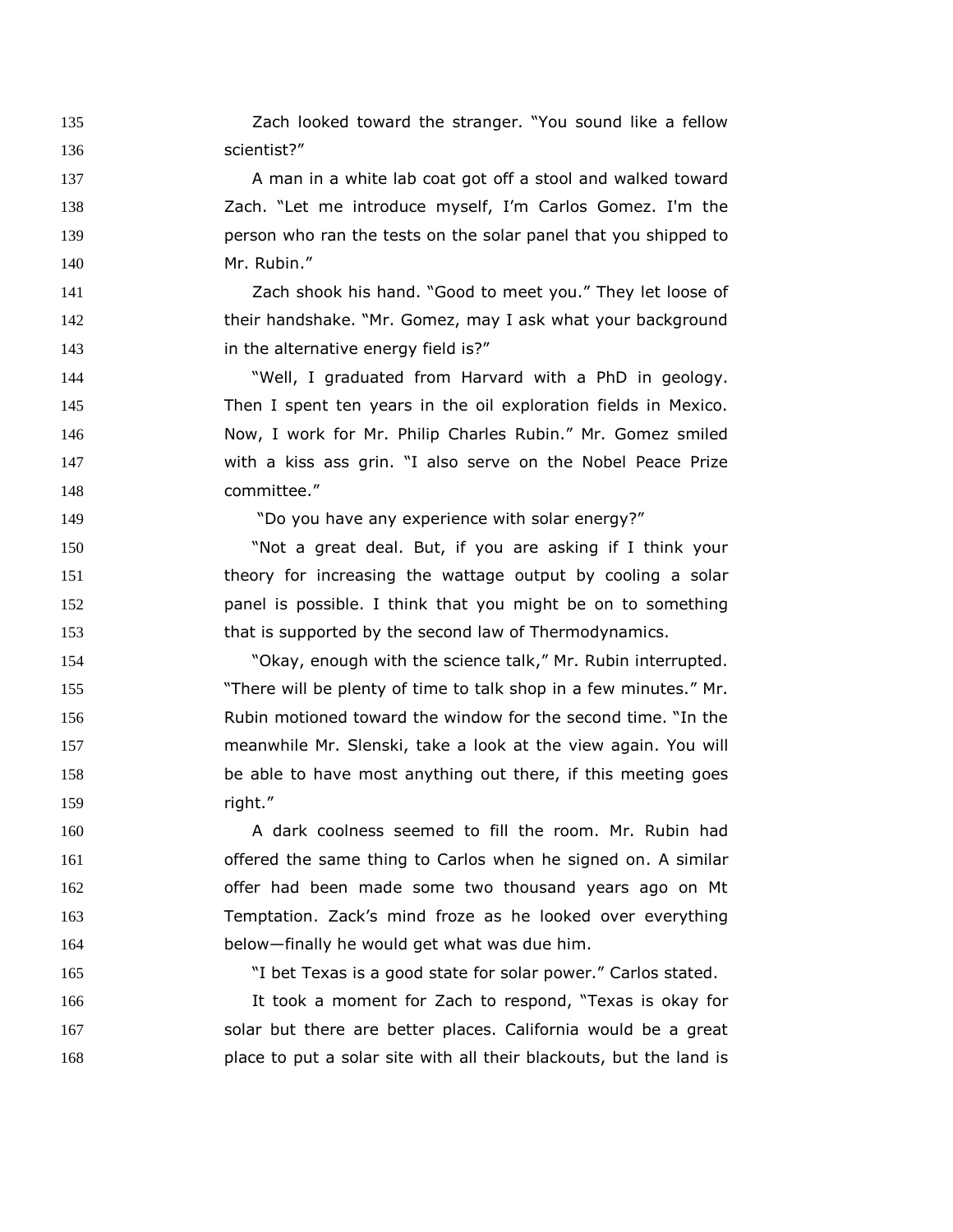so expensive. A site in Nevada connected into the LA grid feeder makes more sense."

 "With all the summer blackouts and high demand for air- conditioning, the price of land might not be a factor in California." Carlos offered.

 "That's true, but California does not have a natural source for cooling. Utah might hold the key to affordable solar power? But, that would depend on how corrosive the water in Salt Lake would be. Mexico could be another possibility."

 "Hmm," Carlos looked surprised. "Solar sites in Mexico? 179 That would be a good place. Land and labor is reasonable." \*

 "That's a stupid idea!" Mr. Rubin injected. "Solar sites in Mexico? That would be a joke! The Mexicans can't even clean up their water. Nor can they build a good road system. I wouldn't invest a dime on those Latinos."

184 "Mr. Rubin I would have to politely disagree," Zach rebutted. "With all the companies outsourcing across the border, Mexico's demand for electricity has increased substantially. That's why it's so important to develop my quad solar panels. Hopefully, someday they can be used all over the world."

 "Let's not worry about the Mexican's. They have plenty of crude oil to run their diesel fired generators with," rebutted Mr. Rubin.

 "Developing affordable solar power is not only about saving fossil fuels. It benefits the whole world by less pollution." Zach paused; debating someone that he was asking money from wasn't smart.

 There was another uncomfortable silence that Carlos needed to end. "Mr. Slenski, I set up your demonstration a little different than what you asked. I hooked up an automotive bulb in place of the wattmeter. And for the Freon I got R22 instead 201 of the R134 like you requested."

"R22 that stuff is a horrible on the environment."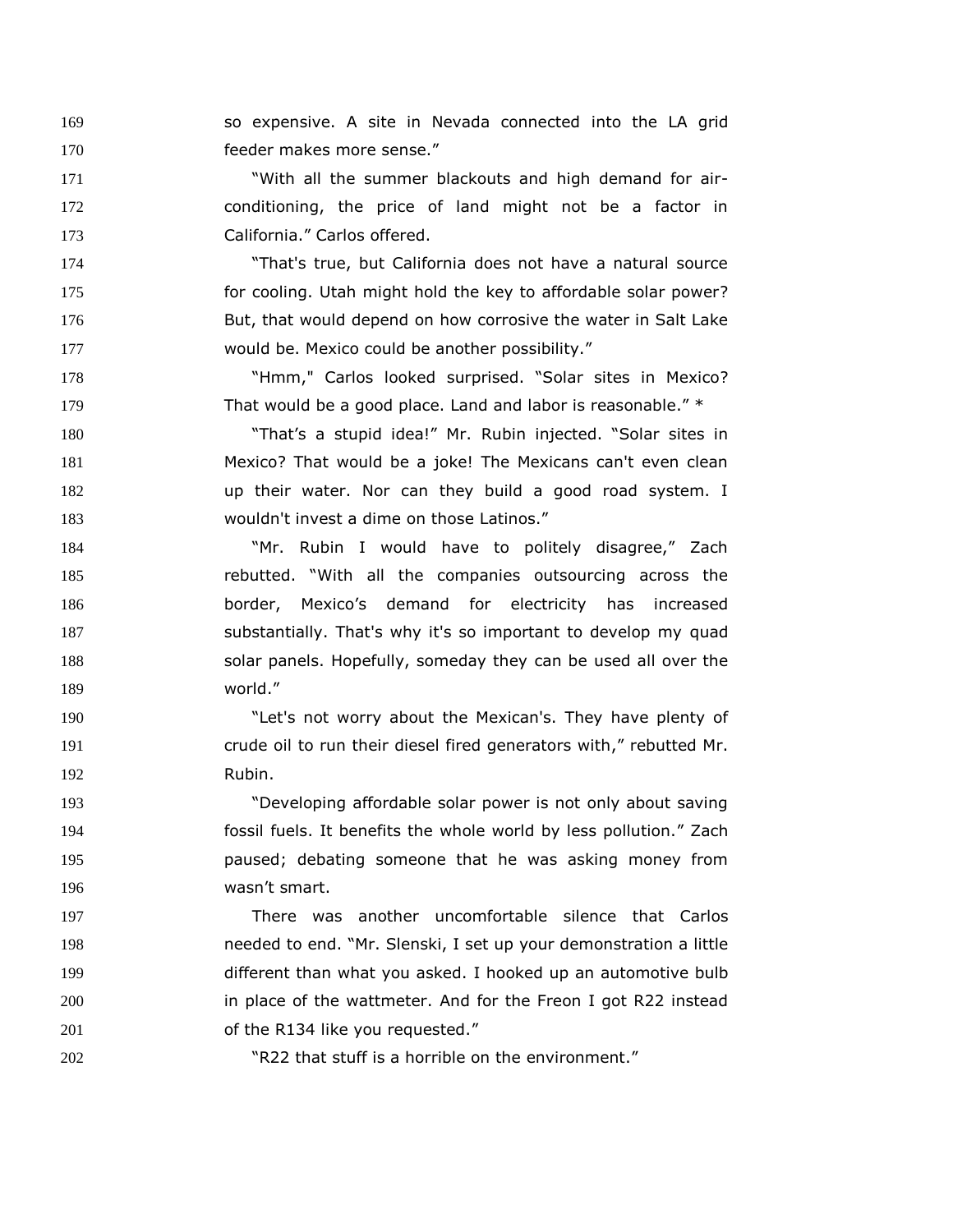"Could you two environmental nerd types just hold off a few minutes?" Mr. Rubin demanded. His tolerance for being corrected was at its end.

 There was another long uncomfortable pause. "Your company name, Son Source is different. Don't you feel like you are using God's name for a business gain?" Carlos asked.

 "Maybe, but God created the sun and the sun is the source of the energy that my quad panels get solar power from. Everyone knows that God sent His Son to bring hope and a new **light into the world. That's what I want to do. Bring hope to the** world by using a better way to capture sun light."

 "That sounds plausible," replied Carlos. "At first I thought you were using the name to catch attention."

 Zach looked over at Carlos and grinned. "You have to admit. The name Son Source does catch people's attention."

 Mr. Rubin in a firm reprimanding tone injected, "You're right, it did catch an OPEC minister's attention! He mentioned **that it could blow the deal with the other OPEC members."** 

 Carlos replied, "If you're referring to Mr. Obaid Bin Naimi. I would expect that from him. He's a fundamentalist Muslim."

 "Carlos, I want you to keep your mouth shut about God or His Son when you are around any Muslim. Allah and Mohammed are their idols." Mr. Rubin pointed his crooked finger at Carlos. "You Mexicans worship the Lady of Guadalupe 227 so what do you know? Don't ever mix religion with my business or I'll make sure your wife and sick kid gets deported back to 229 that crap hole of a country you all are from!"

Carlos cowered back to the stool in the corner.

 Zack also cowered. Many times he had discerned mixing religion with business. Maybe the Son Source name did scare off potential investors. Gradually Zach moved to look at some huge maps on the adjacent wall of the large office. W*hy would an OPEC minister be interested in solar energy?*

 Mr. Rubin came up behind Zach and put his hand on Zach's 237 shoulder. "Do you know what these maps represent?"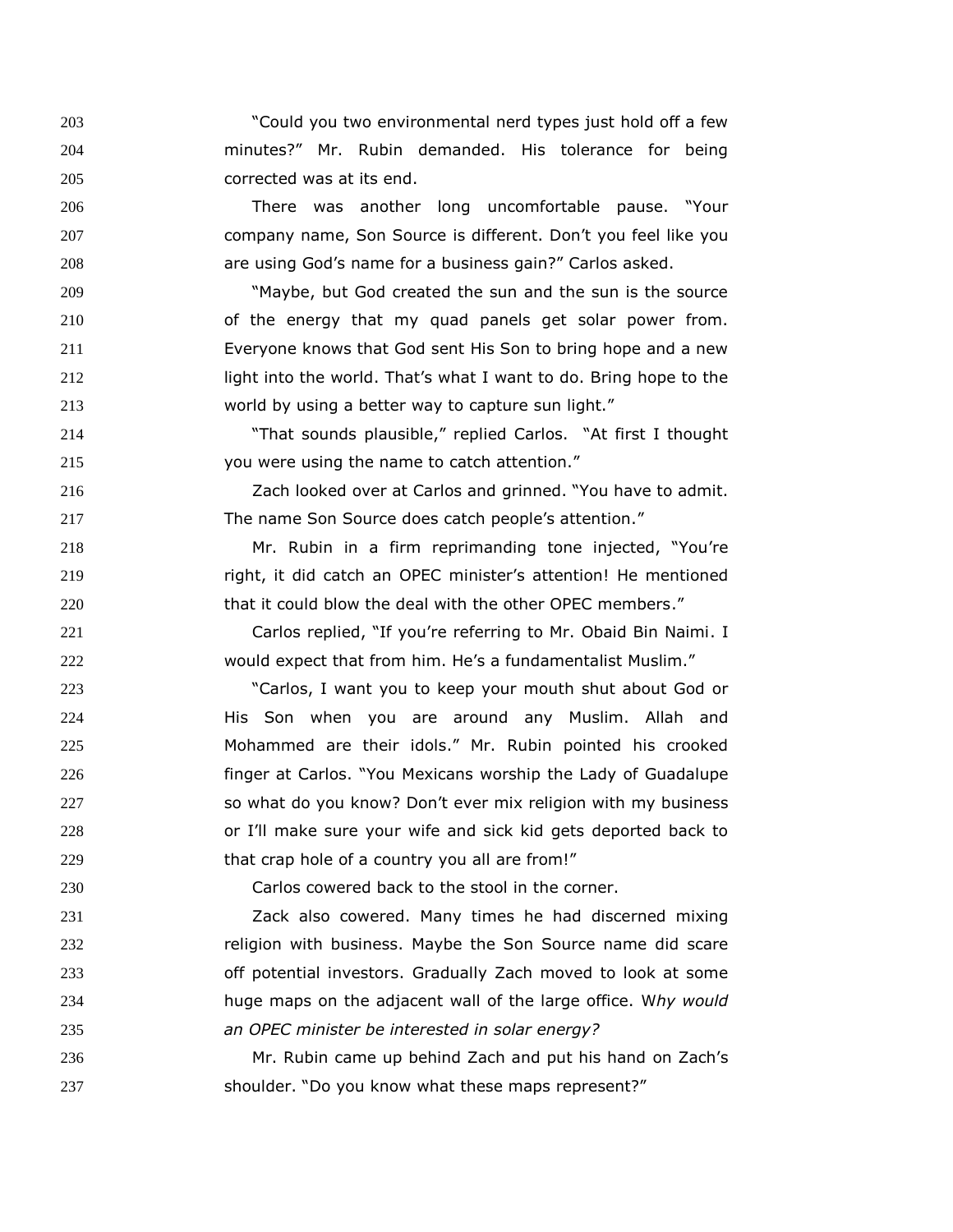Zach scrutinized the maps more closely. "Yes, I think they are maps that show where different wars were fought 240 throughout history."

 "That's right. These maps represent the major battles of the last two centuries." Mr. Rubin pointed to a map that had **WWII** across the top. "This is the war that was never finished. When you hold WMD's and don't use them to their full extent you are weak. To give in is to. . ." A buzzer interrupted Mr. Rubin's rant.

247 The three men turned and watched the security guard speak into a small microphone concealed in the sleeve of his suit jacket. He opened a solid wood door that opened into a conference room adjacent to the office. Different banks of lights were being dimmed and others were being turned up in the large square room. There was a noise of motors humming and mechanical movement.

 When Zack entered the room he was escorted to the side of the table that was closest to the windows. The table was thick and had a glass top. It was at least twenty feet across both ways. "That is your place, sit down!" The security guard pointed.

 Carlos took the chair next to Zach. Directly across the expansive table two men were silhouetted by unique back lighting. One silhouette was a man dressed in a suit. The other silhouette was even more concealed by a tunic and head scarf.

 Mr. Rubin entered the room last and took a place at a control console on the side of the square table closest to a different door. "Good morning, Prince Amer Nasser and Mr. Obaid Bin Naimi. I am appreciative that the both of you could make this meeting. I know that those oversea flights can be tedious." Mr. Rubin spoke carefully so to pronounce each word 269 clearly.

 The two men spoke in Arabic to each other. Then the man **in the suit spoke. "Thank you. The air travel was fine."**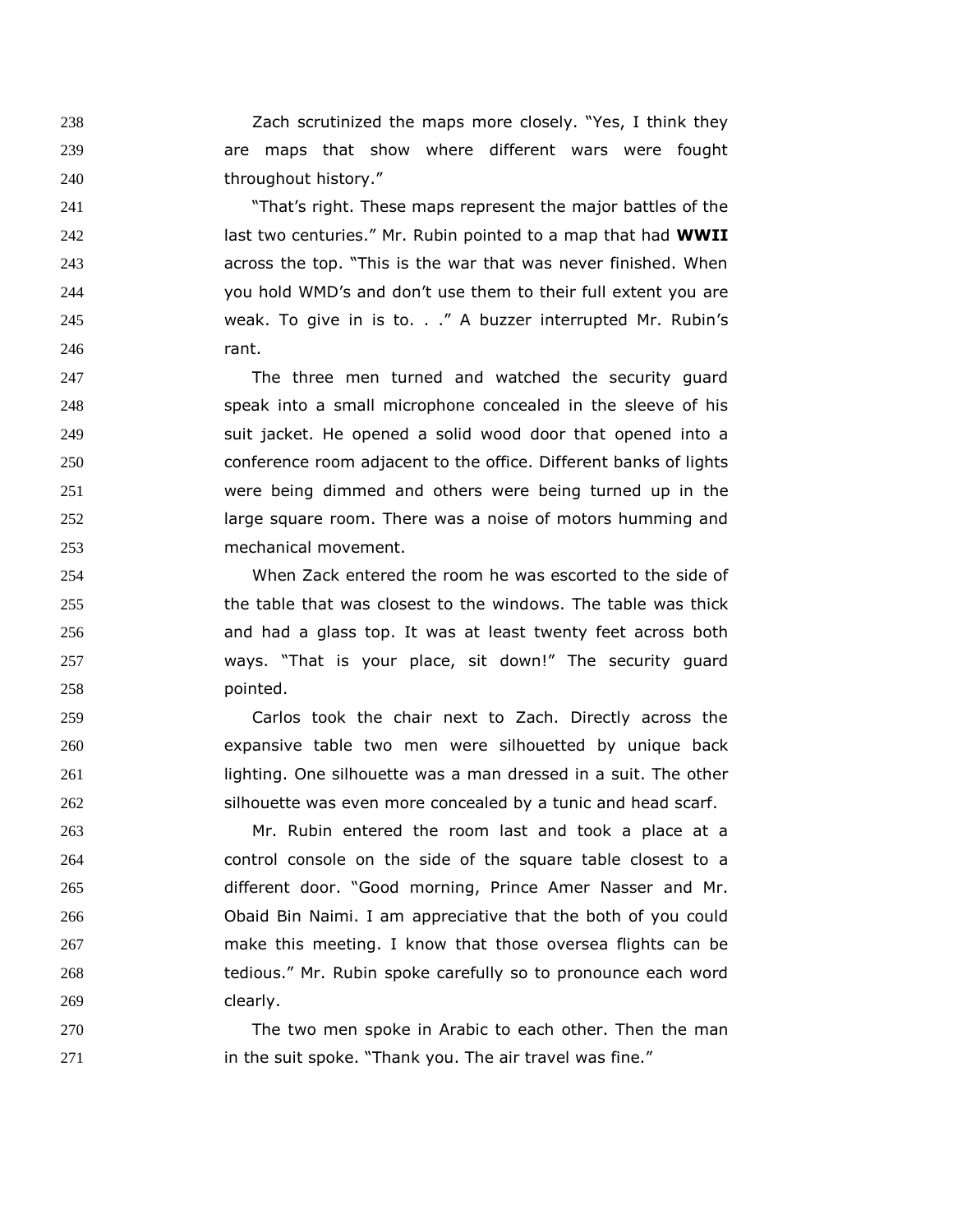"Good. Let's continue on with the introductions." As Mr. Rubin motioned with his left hand toward Zach he knocked two tall objects over that were on the table. The sound of metal bouncing on glass echoed off the concrete walls. In the dimly lit room it looked like two metal candlesticks had gotten knocked over. Mr. Rubin paused and then carefully stood the objects back up.

**As Zach's eyes adjusted to the dark what he had thought** to the dark what he had thought were candlesticks now appeared as small mock oil derricks. There were other gold pieces on a ledge in front of Mr. Rubin. Under the ledge was a bank of switches and controls.

 Mr. Rubin continued, "That is Mr. Slenski. He is the energy scientist that we have been informing the ministry about."

 Zach waved toward the two silhouettes. "Good morning gentlemen."

**Next to Mr. Slenski is Mr. Gomez. He is the geologist who**  has been communicating with your people." Mr. Rubin gestured more carefully, so not to knock over anything else at his command console.

 Mr. Gomez half stood from his chair and squinted across the 292 table into the dark. "Mr. Obaid Bin Naimi, after all the teleconferences we finally meet. It's been interesting debating a petroleum geologist."

 Zach sat still and was confused. *Why are two Arabs sitting in on a proposal for venture capital for a solar energy project? Why would Mr. Gomez be debating a scientist with a petroleum background?*

 "Gentleman, let's get started," Mr. Rubin said while he looked down at the bank of controls and switches. "I know that the Prince has a flight later today." Mr. Rubin pushed one of the switches to the on position. There was a low buzzing sound of a motor running and the rattling sound of metal. In the back of the room a heavy security fence was lowering out of the ceiling, similar to what a mall store uses at night.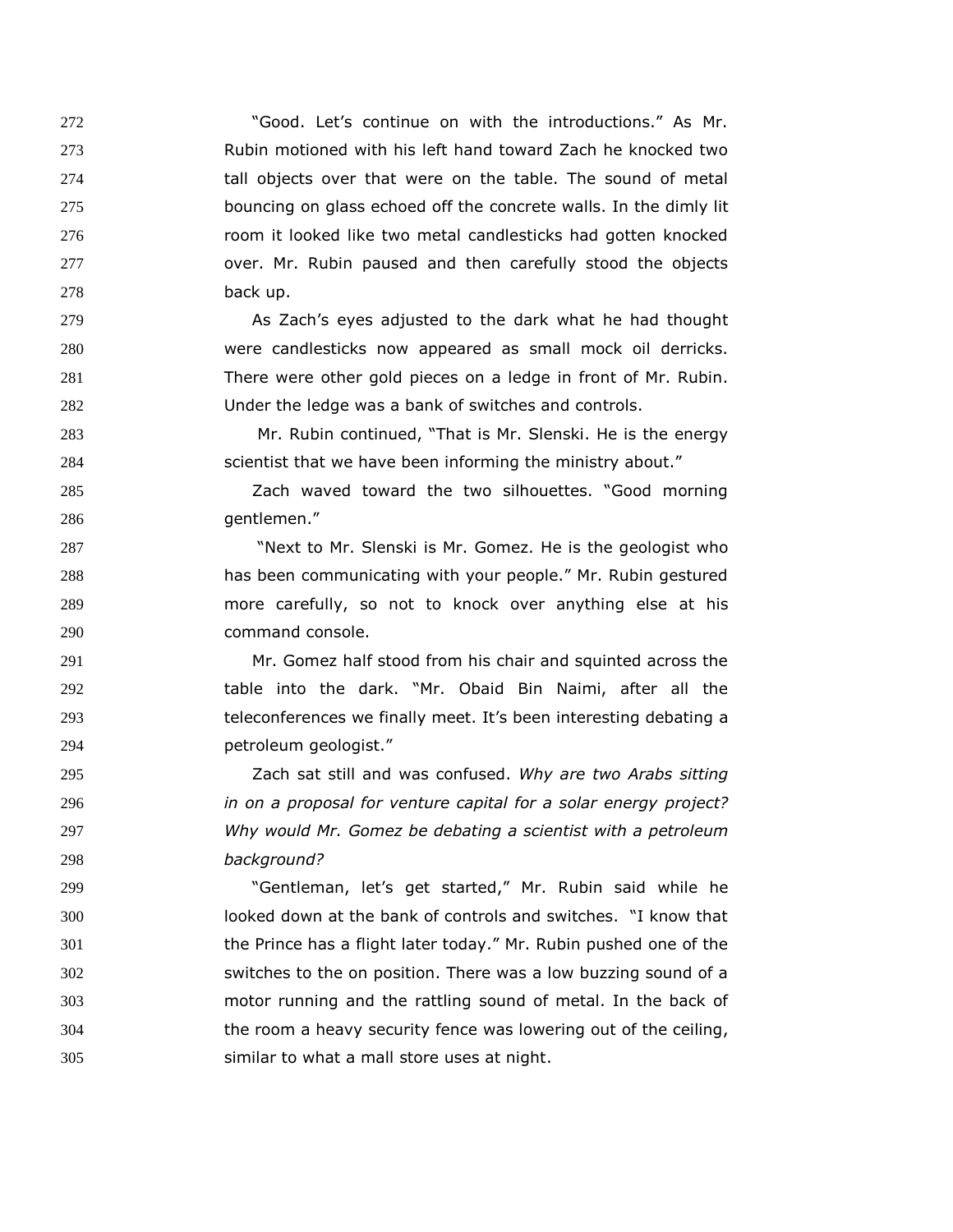The noise caused both Arabs to look over their shoulders. Mr. Obaid Bin Naimi reached over and under Prince Amer's tunic for a Mac-10. Out of respect and for religious reasons Arab royalty are hardly ever searched.

 It was too dark to see but Zach was sure Mr. Naimi was now concealing the mini machine gun under the table.

 "Sorry gentlemen wrong switch!" Mr. Rubin took his finger off the switch and the steel curtain started to retract back into the ceiling.

 Zach leaned over and whispered to Mr. Gomez, "What the hell is going on?"

 Carlos put his finger up in front of his lips, making the gesture to stay quite. "Give him a minute, Mr. Rubin is inept when it comes to technical stuff," Carlos whispered back to Zach.

 Mr. Rubin was still looking around the command center. He pushed on another button and suddenly an ear piercing high-pitched squeal emitted from above!

 "Put on the noise canceling headphones! They are hanging under the table!" Mr. Gomez yelled out. Carlos grabbed two sets of headphones that were hanging from hooks attached on the underside of the glass table. He immediately put one set on, then handed the other set to Zach. "There is a switch on the side!" Carlos yelled out across the table to the Arabs.

 Zach put the headset on and moved the small switch up. The ear piercing squeal was gone. A TV station could be faintly heard in the background. Prince Amer and Obaid Bin Naimi got their headphones on and used the commotion to conceal the Mac 10 back in the holster under the Tunic.

 Mr. Rubin yelled, "Sorry, about that! I turned on the jamming equipment too soon! Can you all hear me now?"

Obaid Bin Naimi yelled, " ".عم نThis was 'yes' in Arabic

 Zach nodded in an affirmative motion, as did Prince Amer Nasser.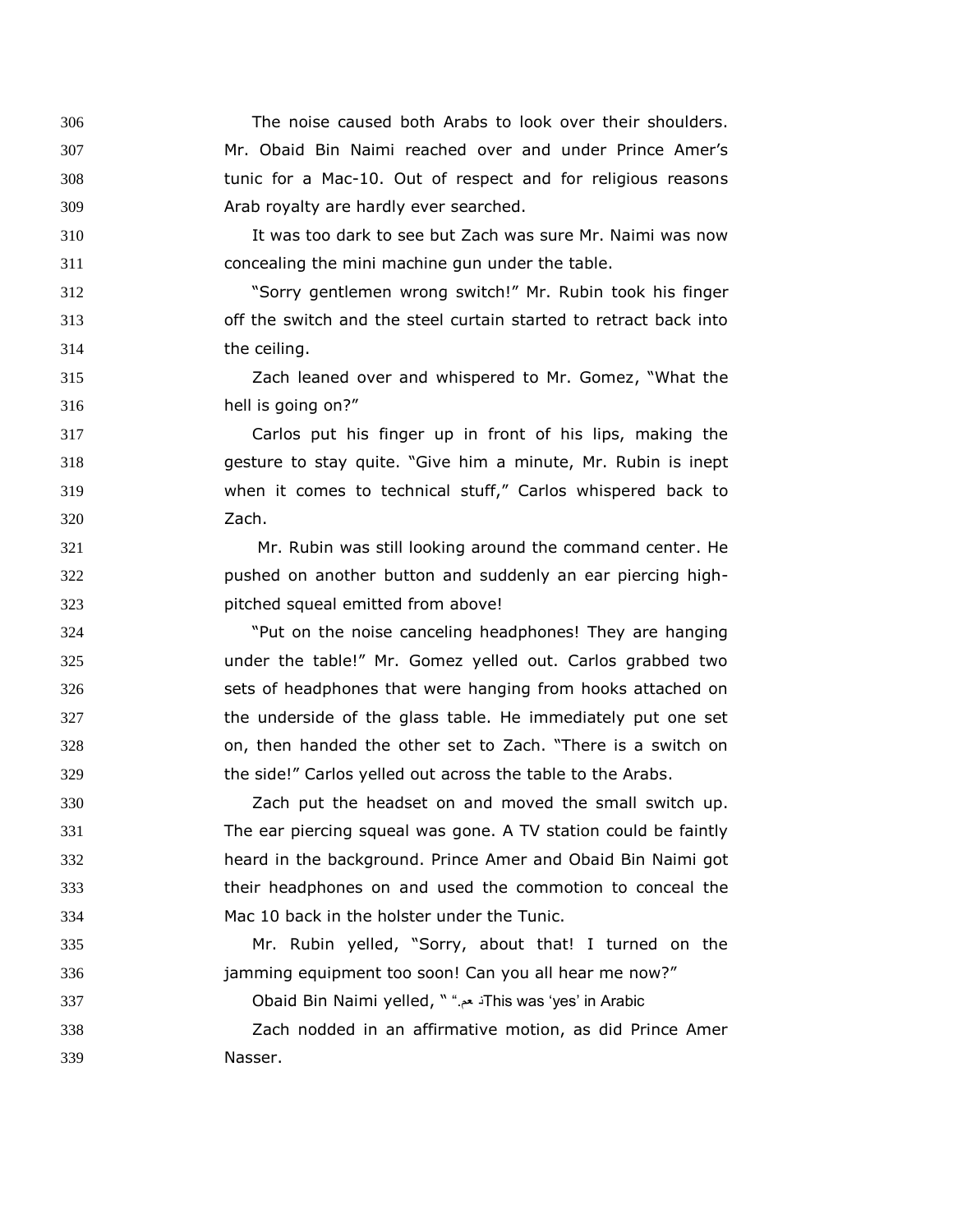"Mr. Rubin you don't have to yell. In fact it could defeat the purpose of the jamming equipment, someone could be using acoustic bounce equipment to pick up our conversation off all the glass," Mr. Gomez said and then gave the thumbs down signal for everyone to speak more quietly.

 From the console Mr. Rubin pushed on a different switch. Another motor noise could be heard overhead. This time a flat plasma display started lowering out of the ceiling behind Zach and Mr. Gomez. Next, Mr. Rubin pushed a button and a spotlight shone on an easel next to where the display had been lowered. The easel held the solar panel that Zach had shipped almost a year ago. The spotlight highlighted the solar panel and Zach noticed that someone had wired in a light bulb where the wattmeter used to be. The light bulb was glowing at about half brightness. Oddly, the panel wasn't even turned toward the window. Zach felt uneasy.

 Immediately Carlos Gomez started a presentation stating that Son Source Inc. was ready to mass produce the most powerful solar panels in the world. The flat plasma display coincided with his presentation and showed several charts and graphs of how many million barrels of oil would be saved. When Mr. Gomez started talking about solar power plants in California Mr. Rubin pushed another button. The entire twenty foot square conference table lit up and displayed a map of the world.

 *Wow, these guys know how to put on a sales pitch,* Zach thought to himself. *This world map looks three dimensional. What vivid colors. This is very high-tech and impressive.*

 Mr. Rubin used a long L shaped stick to push the two oil derricks so they rested over Saudi Arabia and then stated, "Let's say each derrick represents a million barrels of crude oil **that would not be needed every day."** 

 The vivid 3D map seemed to be far below the glass of the table surface and heat could be felt. Zach's curiosity got the best of him. He coyly looked under the table. *How does this table work? There is no photo projector or optics under here.*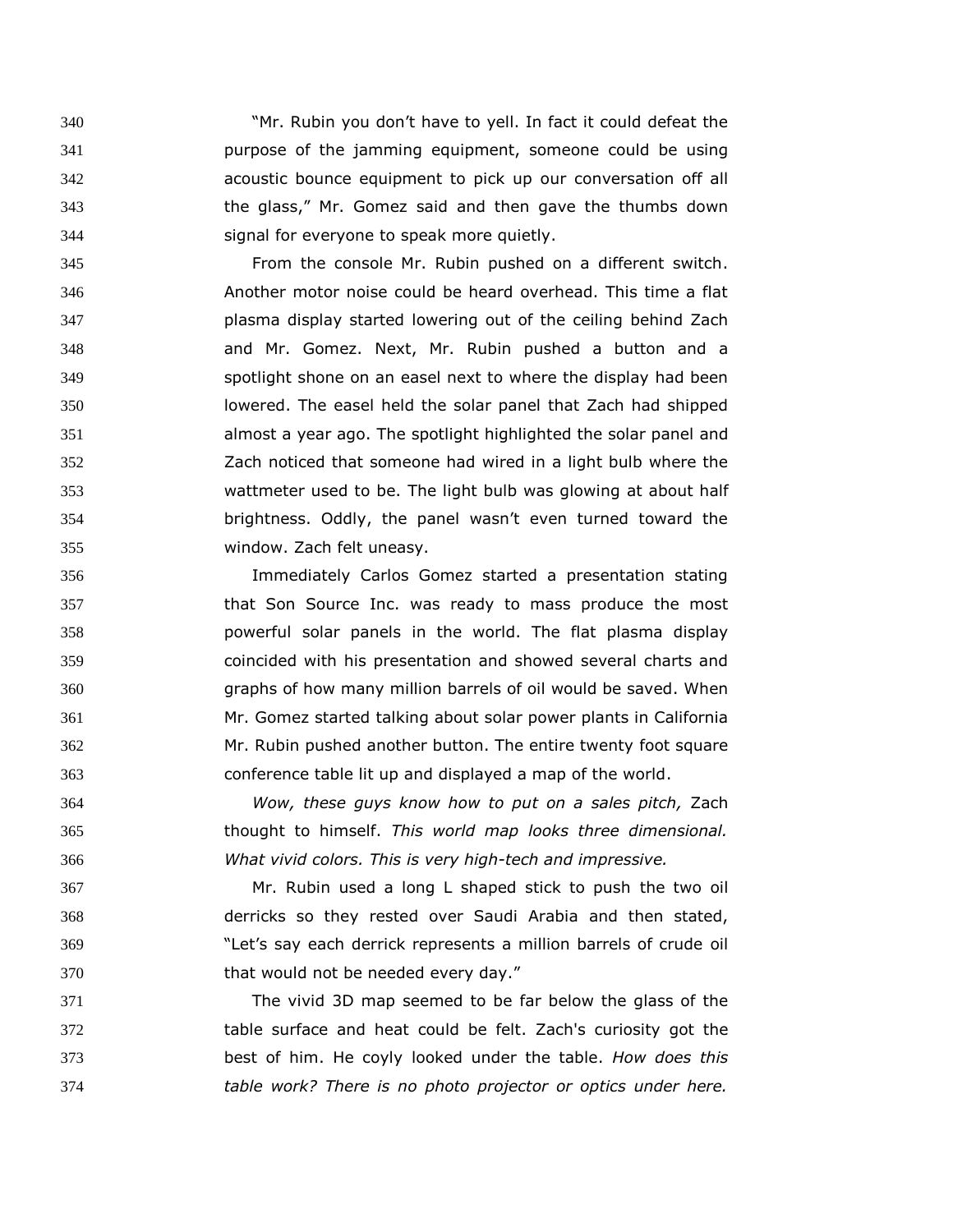*Maybe it's a huge plasma panel? The three-D effect is really impressive. I bet its a hologram.* When Zach sat back up Mr. Rubin had gotten out of his chair and was unlocking a walnut cabinet that was attached to the wall behind his command center. He took a large ornate metal box from the cabinet and returned to the table.

 "Zoom to the northwest." Mr. Rubin spoke, pronouncing each word distinctly. There was a small motor noise directly above the table and the map zoomed in on North America. "Zoom to the western United States." There was more noise from the ceiling.

 Zach looked up toward the motor sound. Far up into a long lens he saw red, blue and green intense beams projecting down on the table*. Hologram technology is being used. I bet this display table cost at least a hundred thousand dollars.*

 "Gentlemen." Mr. Rubin touched different gold objects around in the box. "We will use these planes to represent solar sites." Mr. Rubin kept shuffling. "No, we will use these field hospitals to represent solar fields." He took out two pieces that were shaped like army tents with small red crosses on them and set them on the table. Using the hockey stick shaped wood he pushed one of the pieces right over the Arizona Nevada border near Las Vegas.

 The plasma screen behind Zach started showing a slide show of how a solar site could be connected to the existing power grid. Some more slides emphasized that in as little as two years Southern California could cut down their demand on fossil fuels used for electric power generation by a million barrels a day. The presentation on the plasma display halted and with the wooden L stick Mr. Rubin moved the field hospitals pieces into Mexico.

 "Gentlemen, the diesel power plants just across the Mexican border are good candidates for solar also. Without all the environmental regulations we could hook up to their grid and be generating solar power in a year."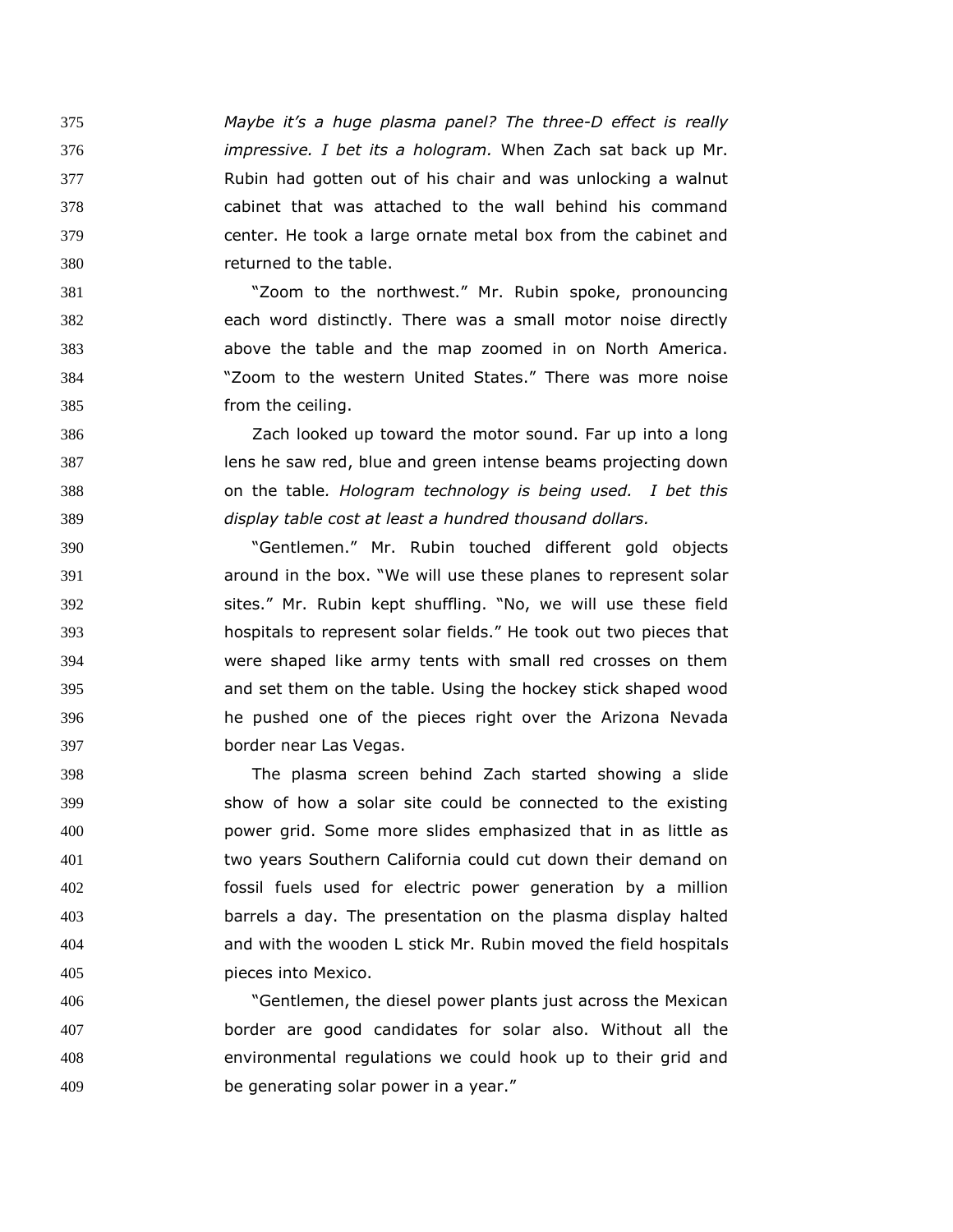Zach sat in amazement as Mr. Rubin pushed the hospital pieces from Nevada over into Mexico. He looked over at Carlos expecting some sort of reaction. Across the table the two Arab men were now whispering in Arabic.

 Carlos drew a deep breath and stood. "Gentlemen the Mexico solar logistics are top secret. That's why I was brought on board."

 Zach sat silent, stunned and lost. Most of the facts on how fast solar would be able to replace existing diesel power plants were exaggerated. Zach kept still. All the years of research and his hard work were finally going to pay off. If a small lie needed to be told he could probably live with it.

 Another ten minute sales pitch went by. Mr. Gomez finished by passing out a colored bar graph showing that in as little as seven years the United States could cut its glut for imported oil 425 by one third. There was a long pause in the room. Zach had more mixed feelings. He was willing to bend the truth but not to promise something that could never happen.

 Mr. Rubin stood up and said, "Gentleman let's take a short break before Mr. Slenski gives his presentation. We have one of his solar panels hooked up but he has the newest prototype to hook up."

 While the two Arab men started quietly talking to each other in Arabic, Carlos pointed toward the solar panel on the easel. "I hope you didn't mind that I took off your meter and replaced it with a light bulb."

 "No that's okay," Zach replied nonchalantly still looking over the colored bar graphs.

 Carlos continued talking. "The bronze mirror coating they put on the windows of the Sears Tower reflected about forty percent of the power and gave your watt meter low readings. Plus the light bulb is more effective for demonstration purposes."

 "No, it's okay. I don't mind that you hooked up a light bulb." Zach looked over at the solar panel and light bulb and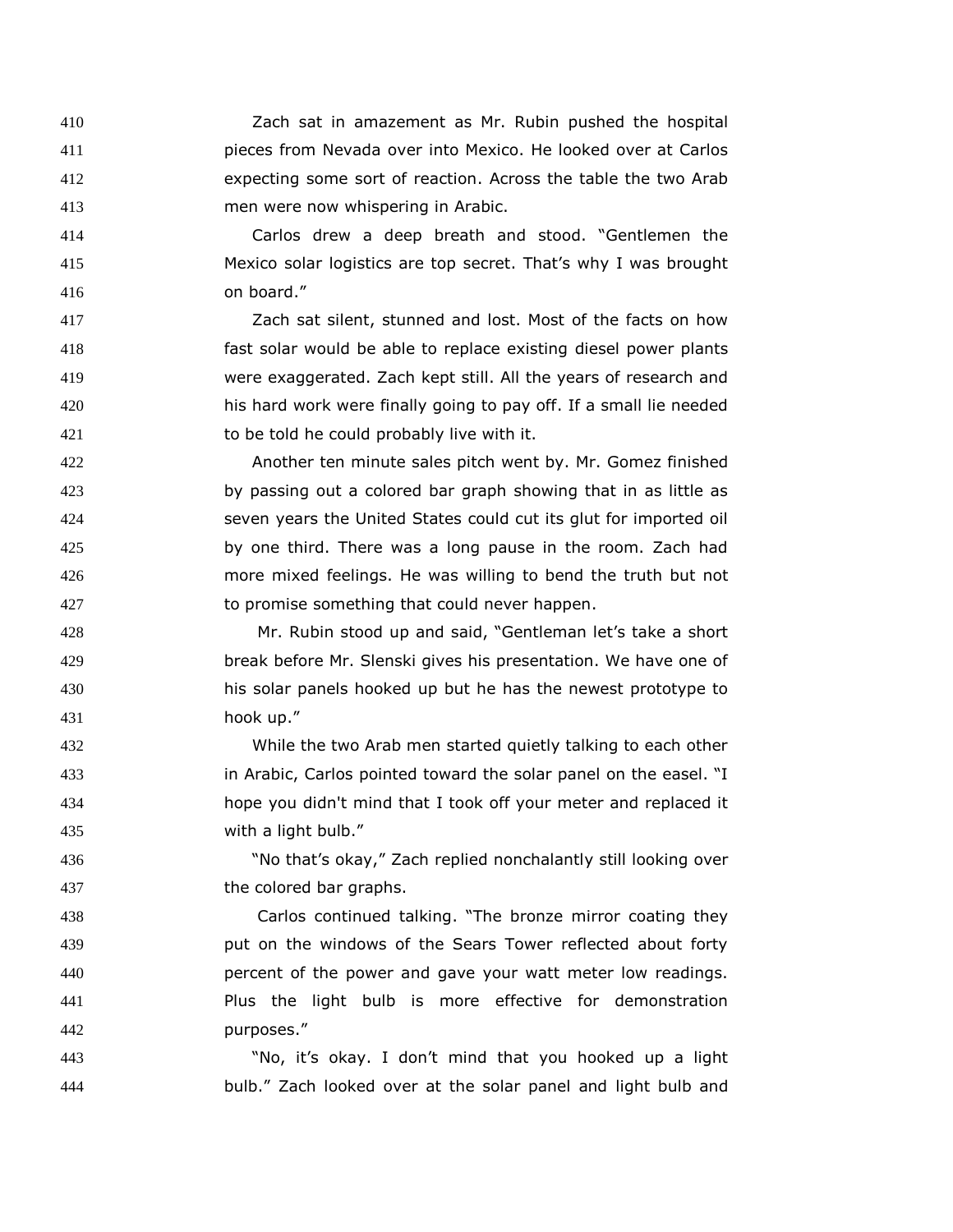then whispered. "I think some of your presentation was exaggerated, maybe even a bit deceptive."

"Not so loud," Carlos whispered back. "Just bear with me."

 There was a dead silence. Both Arab men were listening from the far side of the room.

 Zach stood and walked over to the solar panel on the easel. He knew he may have been overheard. "I see you used alligator clips when you replaced the meter. That's good. I can connect this light bulb to my newest prototype solar panel."

 "Newest solar panel! We didn't receive any new solar panel."

 "I know. I brought it with me!" Zach said and glanced back toward the Arab men.

 "Where is it? We only have a few minutes to get prepared. Mr. Rubin will go ballistic if your presentation doesn't happen." Carlos Gomez seemed overly anxious and frightened of Mr. Rubin.

 "It's already here," Zach replied, struggling to hold back his glee.

 "What!" Carlos started scanning the room for a large box or a second 2' x 4' standard sized solar panel.

 Zach picked up the aluminum briefcase and laid it on the illuminated conference table. He then rotated numbers on each clasp and they snapped open. Carefully packed in a foam cutout was one twelve inch by twelve inch glass solar panel. He carefully lifted it out and handed it to Mr. Gomez.

 Carlos took it by the metal frame and started examining it. "I see you are using the same louvered venting system on the back. It looks as if you are using the same aluminum for heat dissipation." Carlos flipped the panel over. "Obviously this is a smaller version. But it looks as though you are applying the same cooling/venting technology."

 "You're right Carlos. This proto-panel is smaller. In fact, its one eight the size of a standard two by four foot panel." Zach was holding back the most important fact.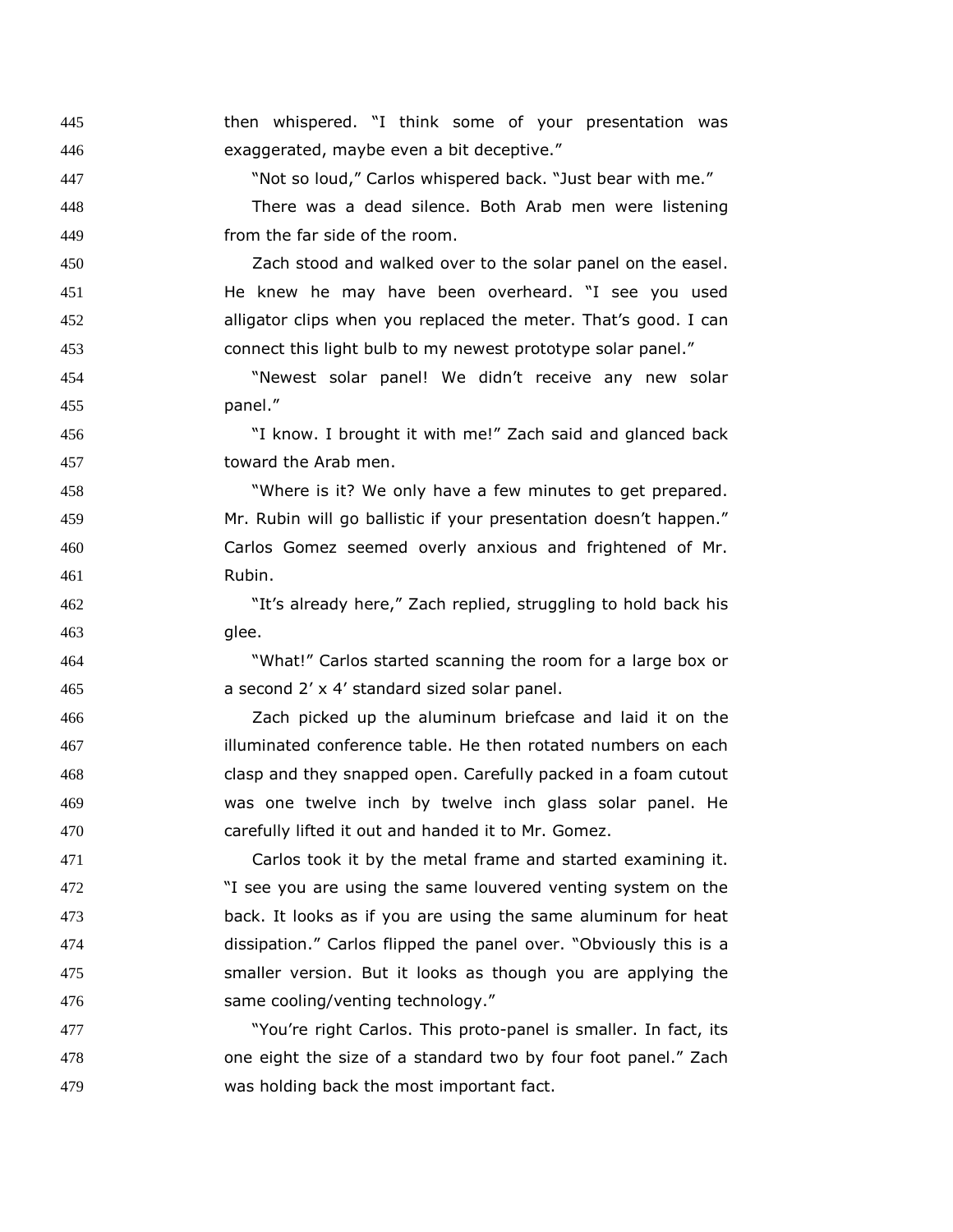"Do these solar cells still have the same negative temperature coefficient gain as the one on the display easel?" Carlos pointed to the panel and light bulb.

 "Yes, almost the same. A forty degree cooling factor produces almost a fifty percent increase in power output."

 "Well I don't see the big deal. You just handed me a smaller version of what I've already been running test on."

 "That's true Carlos," Zach paused. "What would you guess the power output of this one foot by one foot panel to be?"

 "At the very most twenty five watts!" Carlos quipped with confidant. "It's one eight the area of the one two hundred watt panel. I'd be amazed if you even get twenty watts up here 492 through the bronze tinted glass and all."

 "Well, let's get it hooked up so I can finish the presentation."

 Carlos examined the small panel even more closely. "Wait a second. You have the cells stacked in here. You found a way to **stack the silicon wafers.**"

 "You got it. My venting of conventional panels yielded a forty percent increase in power. Now, I'm working on reducing the physical size of my panels by stacking the cells. We are also working on reverse current losses so not to lose any power during the night." Zach stopped, his throat was dry and he needed to pee. "Carlos, where is the rest room?"

 "Go out the door back there. In the hall the door on the right is the washroom." Carlos replied while he examined the small solar panel more closely.

 Zach walked along the table and directly behind Mr. Obaid he opened a door. There were seven stalls on the left. He opened the first door, there was no toilet. He opened the door on the second stall, same thing no toilet. The third and rest of the stalls same thing; no toilet. He stepped back. The three quarter length doors looked right for changing rooms but why changing rooms would have such a small mirror seemed odd. The middle cubicle of the seven booths was twice as large. That